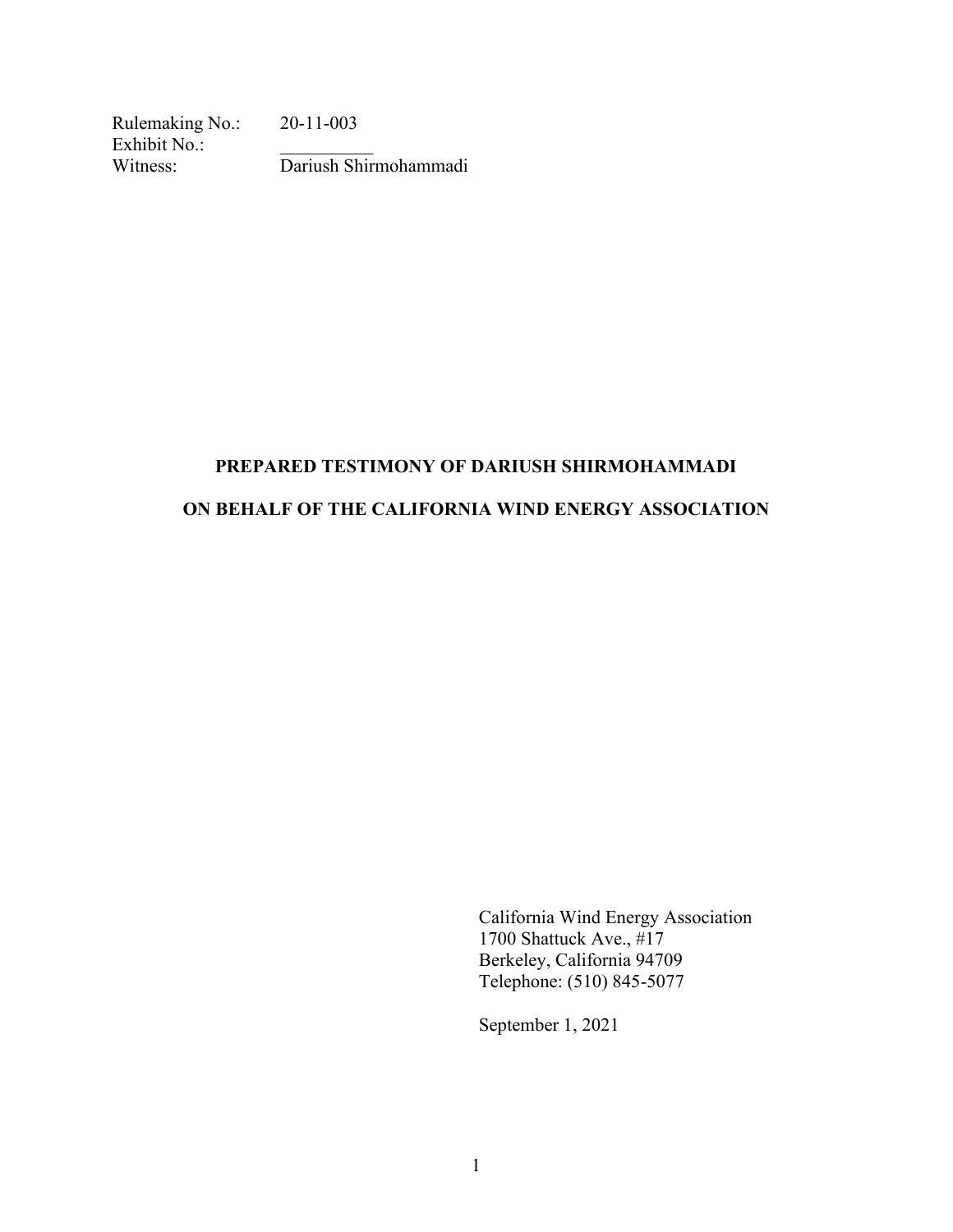#### **BEFORE THE PUBLIC UTILITIES COMMISSION**

### **OF THE STATE OF CALIFORNIA**

Order Instituting Rulemaking to Establish Policies, Processes, and Rules to Ensure Reliable Electric Service in California in the Event of an Extreme Weather Event in 2021.

R. 20-11-003

#### **PREPARED TESTIMONY OF DARIUSH SHIRMOHAMMADI**

## **ON BEHALF OF THE CALIFORNIA WIND ENERGY ASSOCIATION**

Nancy Rader Executive Director California Wind Energy Association 1700 Shattuck Ave., #17 Berkeley, CA 94709 Telephone: 510-845-5077 x1 E-mail: [nrader@calwea.org](mailto:nrader@calwea.org)

*On behalf of the California Wind Energy Association*

September 1, 2021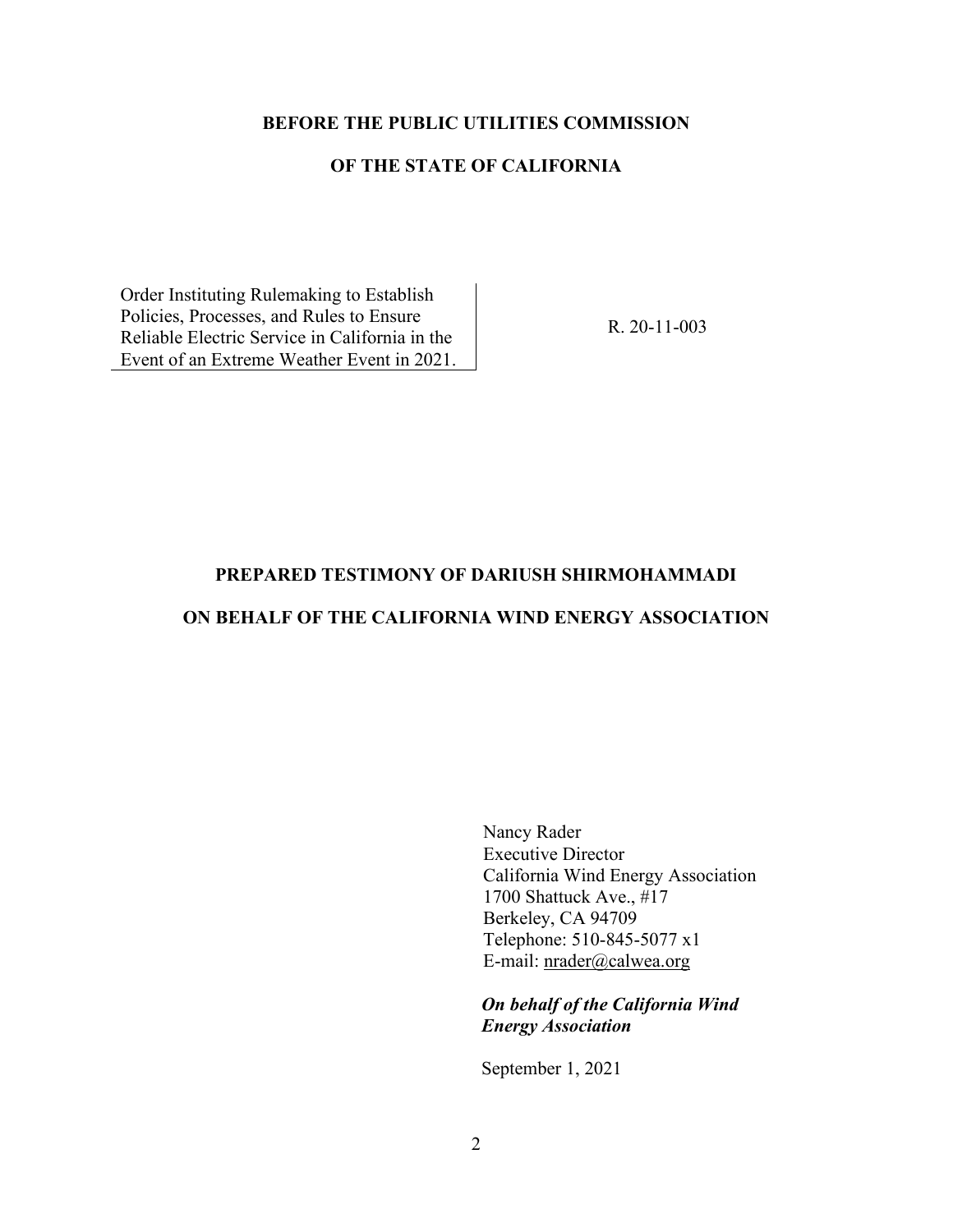#### **I. Introduction and Qualifications**

Q. Please state your name, affiliation and business address.

 A. My name is Dariush Shirmohammadi. I am the Executive Vice President and Chief Engineer at the consulting firm GridBright, Inc. I serve as Technical Director for the California Wind Energy Association (CalWEA) on whose behalf I am submitting this testimony. My business address is 160 Alamo Plaza #830, Alamo CA 94507.

Q. Please state your qualifications.

 A. I have a PhD in Electric Power Engineering from the University of Toronto. In addition, I am a Licensed Professional Engineer and a Life Fellow of the Institute of Electrical and Electronic Engineers (IEEE). I have worked in the electric power industry for over 45 years (since 1975), including tenures as a transmission planning, design and operations engineer at Hydro Quebec, Ontario Hydro, Pacific Gas and Electric Company (PG&E), and the California Independent System Operator (CAISO). I have continued my work on transmission system planning, design and operation, particularly as relates to renewable resources interconnection and integration, since 2007 in my current consulting responsibilities. I have also worked in distribution grid planning and optimization while at PG&E and in distribution grid planning, design and operation in my current consulting work. My current work responsibilities primarily focus on interconnection and integration of renewable generation resources, as well as planning for increased penetrations of renewable energy on electrical grids within North America and in California, in particular.

Q. What other relevant experience do you have to these proceedings?

 A. As the Director of the CAISO's Regional Transmission South division, part of my responsibility involved day to day operations as well as long-term planning for the CAISO- controlled grid, which included a host of renewable generation resources. After leaving the CAISO in 2007, I started my consulting practice whereby I have continuously provided renewable integration and planning consulting services to CalWEA and many renewable resource developers across North America. I have been a member of the leadership team for the North American Electric Reliability Corporation's ("NERC") Integration of Variable Generation Task Force and served as one of a handful of non-utility members in the NERC's Essential Reliability Services Task Force. All these major industry initiatives were set up to deal with reliable interconnection and operation of large penetration of renewables in North America's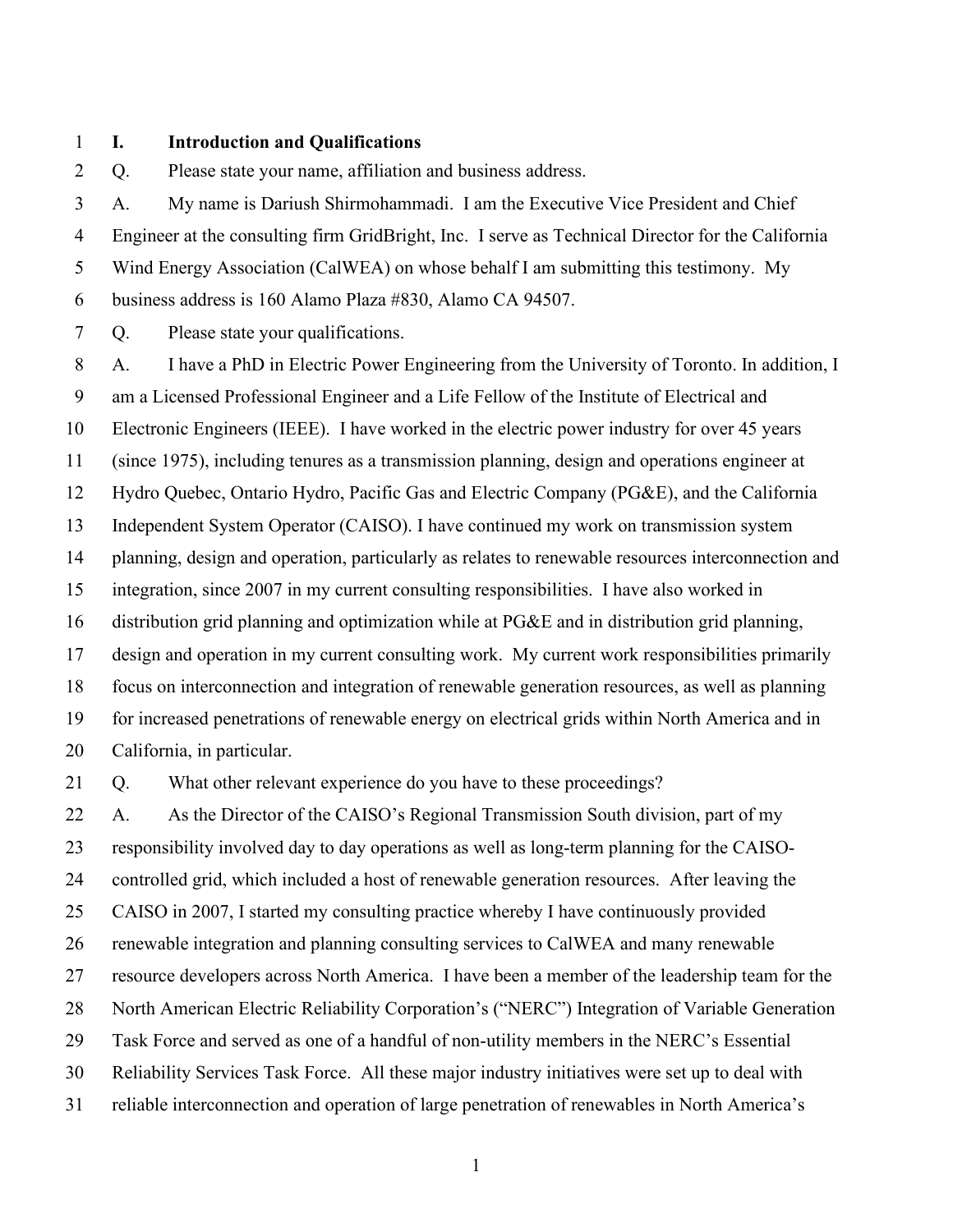Electric Power Grid. Finally, as part of my responsibilities at the CAISO as well as various

consulting responsibilities, I have extensively worked with and applied long-term production

simulation tools for studying the economic and reliability aspects of the electric power system

particularly for California and the Western Electricity Reliability Council.

Q. What has been your involvement with resource planning models?

A. As CalWEA's Technical Director, I have regularly reviewed the RESOLVE and SERVM

 modeling that has been conducted in the Commission's Integrated Resource Planning proceeding and have engaged in related technical workshops and discussions.

#### **II. Testimony**

Q. What is the focus of your testimony?

 A. My testimony is focused on the Commission's consideration of structural reforms to its Resource Adequacy (RA) program in Rulemaking 19-11-009 and the possibility that an early Commission decision regarding the level of deliverability that is needed for RA resources under the reformed RA program could enable a substantial amount of RA capacity to materialize by the summer of 2023. Alternatively, in the present summer reliability proceeding, the Commission could adopt certain immediate reform measures for assessing deliverability which would also facilitate resources coming online by summer 2023.

Q. Please explain what you mean by "level of deliverability".

 A. Currently, to qualify as an RA resource, generation and storage resources must obtain Full Capacity Deliverability Status ("FCDS") or Partial Capacity Deliverability Status ("PCDS") from the CAISO. The assessment methodology that the CAISO uses to determine whether a resource qualifies for FCDS or PCDS is exceedingly conservative. It is therefore very difficult for resources to obtain this status absent costly network transmission upgrades that must be financed by the developer and require significant lead time; as a result, seeking deliverability status is typically avoided altogether. If the methodology were to be reasonably relaxed, consistent with the purpose of the structural reforms being pursued by the Commission, I believe 27 that it would remove a major hurdle that could enable a substantial number of projects – those that are in advanced stages in their other aspects of development – to complete their development by summer 2023. In addition, existing projects with Energy Only ("EO") status could attain the deliverability status that they deserve.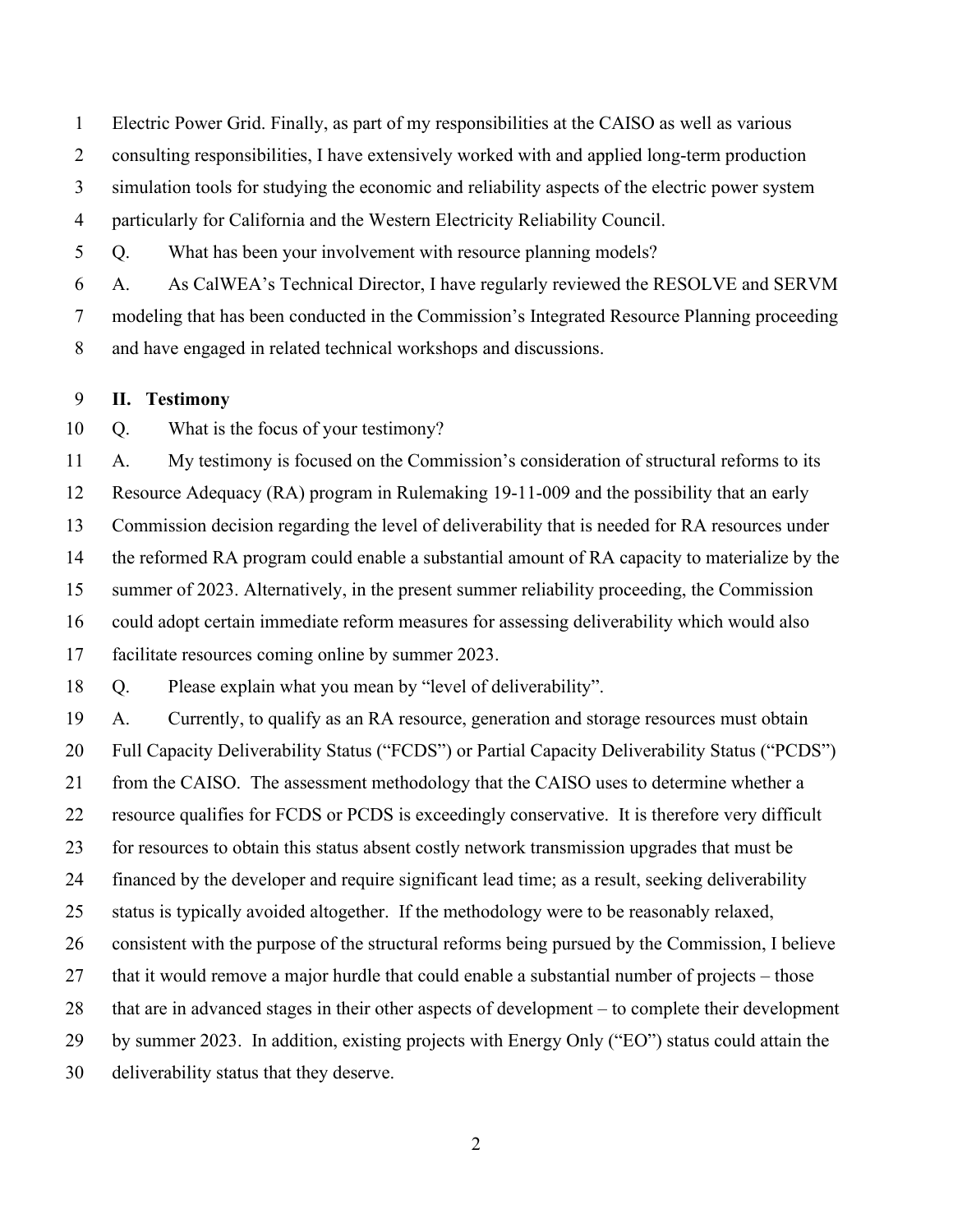Q. Please explain how the CAISO's deliverability assessment methodology is "exceedingly conservative" and why relaxing that methodology would be consistent with the purpose of the Commission's structural RA reforms.

 A. The CAISO's current deliverability assessment methodology is designed around two operating scenarios. The first scenario, called High System Need ("HSN"), includes three system conditions that are assumed to be occurring simultaneously:

- an N-2 condition (where "N" represents normal operating conditions and "-2" represents two or more simultaneous failures of equipment, such as a transmission-line segment);
- system dispatch conditions where all generation in a particular area is operating at near-10 maximum Net Qualifying Capacity ("NQC"), and
- $\bullet$  a "peak-net-load condition," an operating condition where the system is most likely to experience a generation shortfall. This condition has consistently been occurring during the summer evening hours.

 The second operating scenario, called Secondary System Need ("SSN"), represents similar assumptions regarding system outages and generation dispatch but gross load is assumed to be at or near its peak level and energy production from both wind and, particularly, solar resources with FCDS and PCDS status are assumed to be significantly higher than their NQC levels and in the HSN scenario.

 These assumptions are causing substantial and unnecessary roadblocks in building the evolving system that will be dominated by widely dispersed, relatively small, variable energy and storage resources. Essentially, the conservative deliverability assessment methodology, which is focused on a very few, highly unlikely hours, is preventing resources that could provide RA capacity during the vast majority of hours, including during the critical evening net-peak- load period represented in the HSN scenario (without network transmission upgrades) from interconnecting to the system and providing RA capacity. A premise of the Commission's structural RA reform initiative is that the RA program must evolve to ensure that energy needs are met in all hours, particularly in all evening peak hours, as well as under more extreme conditions.

<span id="page-4-0"></span><sup>&</sup>lt;sup>1</sup> Net load at a moment in time is calculated as the gross load minus the sum of the output of all variable energy resources like wind and solar generation.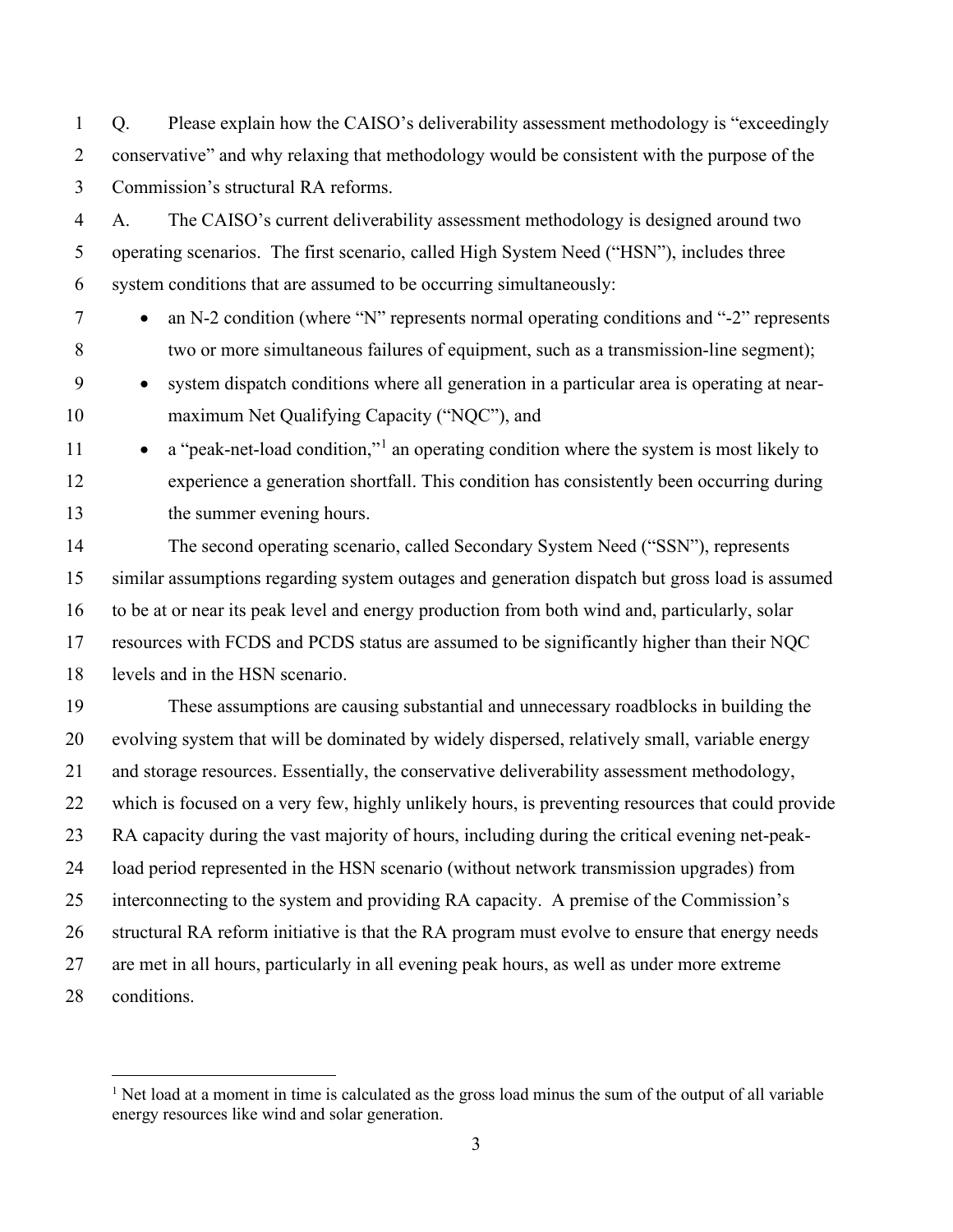Q. What system conditions would be reasonable to assume for purposes of awarding RA credit?

 A. This should be the topic of stakeholder discussions in the RA workshops that will occur this fall in R.19-11-009, however, some immediate measures could be addressed in workshops during this summer reliability proceeding. My overall recommendation for reform, however, is that generation should be awarded RA credit based on the following reasonable assumptions: an N-1 operating condition, reasonable system dispatch, and only the HSN study scenario. I will explain each in turn. (In general, these assumptions should be geared towards meeting load, not avoiding the curtailment of generators, which should be handled separately.)

 First, an N-2 condition occurs extremely rarely. The criterion was established by NERC for purposes of avoiding loss of load, not generation curtailment. (Note that, with the availability of additional generation resources required under the PRM, if one or a group of generators are curtailed under the extremely rare N-2 condition, other generators in other parts of the system can be called upon to meet load.) For generation deliverability, an N-1 condition should be assumed, which is still relatively rare but is significantly more likely to occur than an N-2 condition.

 Second, the system dispatch assumed in the deliverability assessment is not consistent with the way generation is dispatched, either historically or optimally. Instead of using such a unique dispatch scenario, historically based or optimum dispatch conditions should be assumed. In fact, CAISO is already using such reasonable system dispatch conditions for its off-peak deliverability assessment.

 Third, using the SSN scenario, with its near-peak gross-load condition, for the deliverability assessment has much less to do with delivering resources to load at the time when RA capacity is really needed – during the evening net-peak-load condition (represented by the HSN scenario). The SSN scenario is, instead, focused on avoiding renewable generation curtailment during times of high gross system load and high production from variable energy resources when system need for this RA capacity is not critical. Hence, applying the SSN condition is preventing resources that could provide RA capacity at the time of real system need from attaining deliverability status based on potential resource curtailment during times when such curtailment is not a system concern.

 Q. In what other way is CAISO's deliverability assessment methodology "exceedingly conservative"?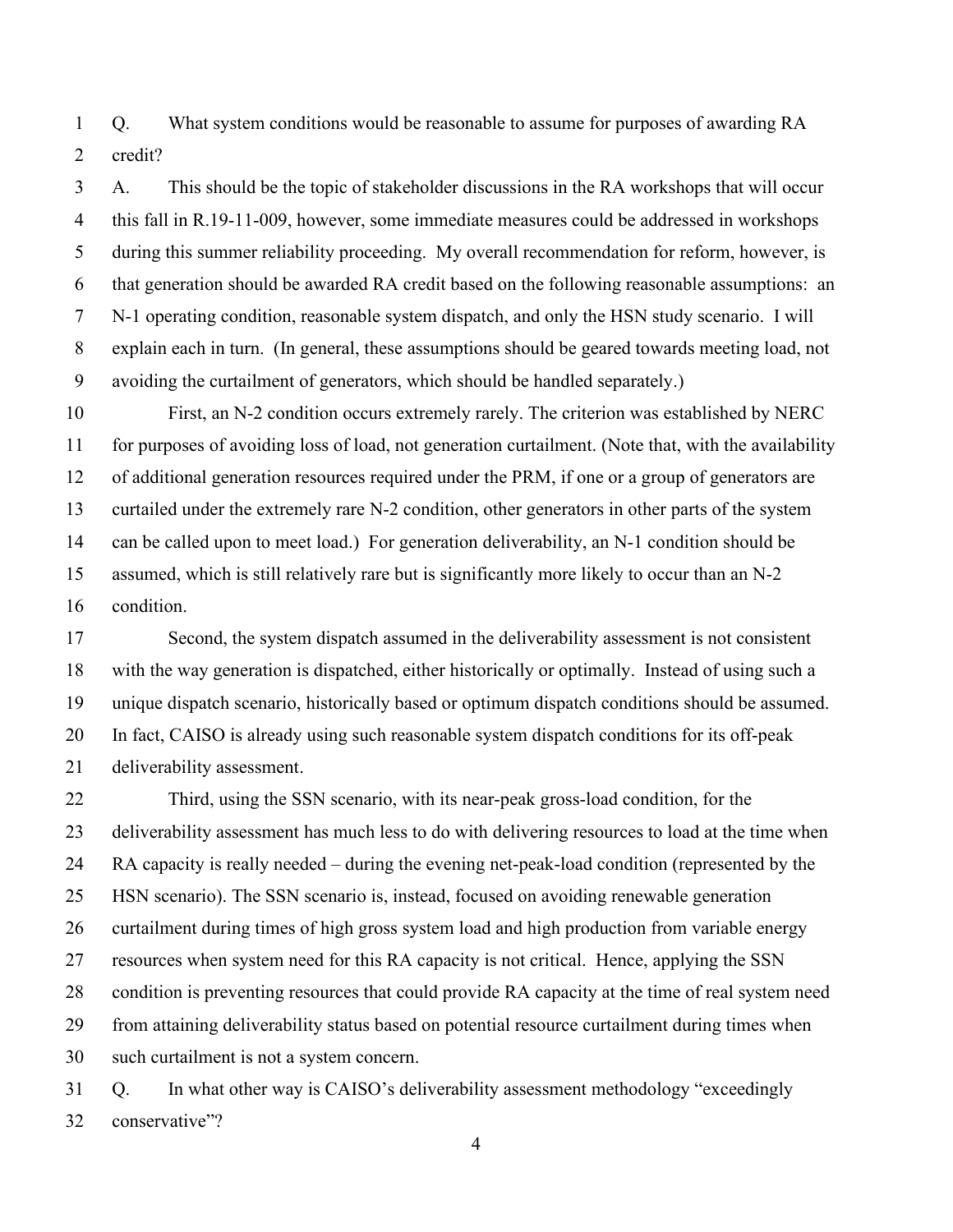A. Reform is also needed for the process of granting resources local RA credit. Currently, a resource located in a Local Reliability Constrained Area ("LCRA") is required to qualify as a system RA resource before it is qualified to provide local RA. Qualifying as a system RA resource could require transmission upgrades to deliver energy from, say, a battery project in the Los Angeles Basin LCRA to the Bay Area LCRA, preventing it from providing local RA capacity in the Los Angeles LCRA.

 Q. Which of the above reforms do you believe are reasonable to address in this summer reliability proceeding, and which should be addressed as part of the structural RA reforms in R.19-11-009?

 A, Eliminating the SSN scenario for deliverability assessment and eliminating the requirement for local resources to attain system RA status is very straightforward – although local resources would need to be studied under a local deliverability scenario and obtain local RA capacity qualification. The Commission should invite the CAISO to consider these changes in the present proceeding.

 Reforms to the other two conditions in the HSN scenario (system dispatch and N-2 contingency level) will require more deliberations, both at the Commission and the CAISO, and should be addressed in the structural RA reform proceeding. Reformed conditions could be used to determine deliverability for all resources for each of the time periods – or "slices" as they are termed under the Commission's adopted framework. (Under the Commission's newly adopted RA framework, the 8760 hours in a year will be divided into several seasonal and time-of-day "slices.") For each slice, the assessment methodology should reflect the expected net peak load (HSN) in that time period.

 Q. How should extreme system conditions be addressed as part of this overall reform? A. The rarest and most constrained system operating conditions could be considered for the most critical slice of day (one with the highest HSN net load) for a planning year. The PRM can be raised if necessary to ensure that there are sufficient RA resources on the system. (Note that increasing the PRM does not itself require transmission upgrades.) For bringing on resources for summer 2023, however, the issue is whether capacity can reach load over many hours, not whether load is being met under a system condition that is extremely rare, and so a more reasonable deliverability assessment methodology should be used for that purpose. For example, the CAISO, Commission and Energy Commission stated in the January 13, 2021, letter to the Governor regarding the rolling outages in August 2020, that "there was no single root cause of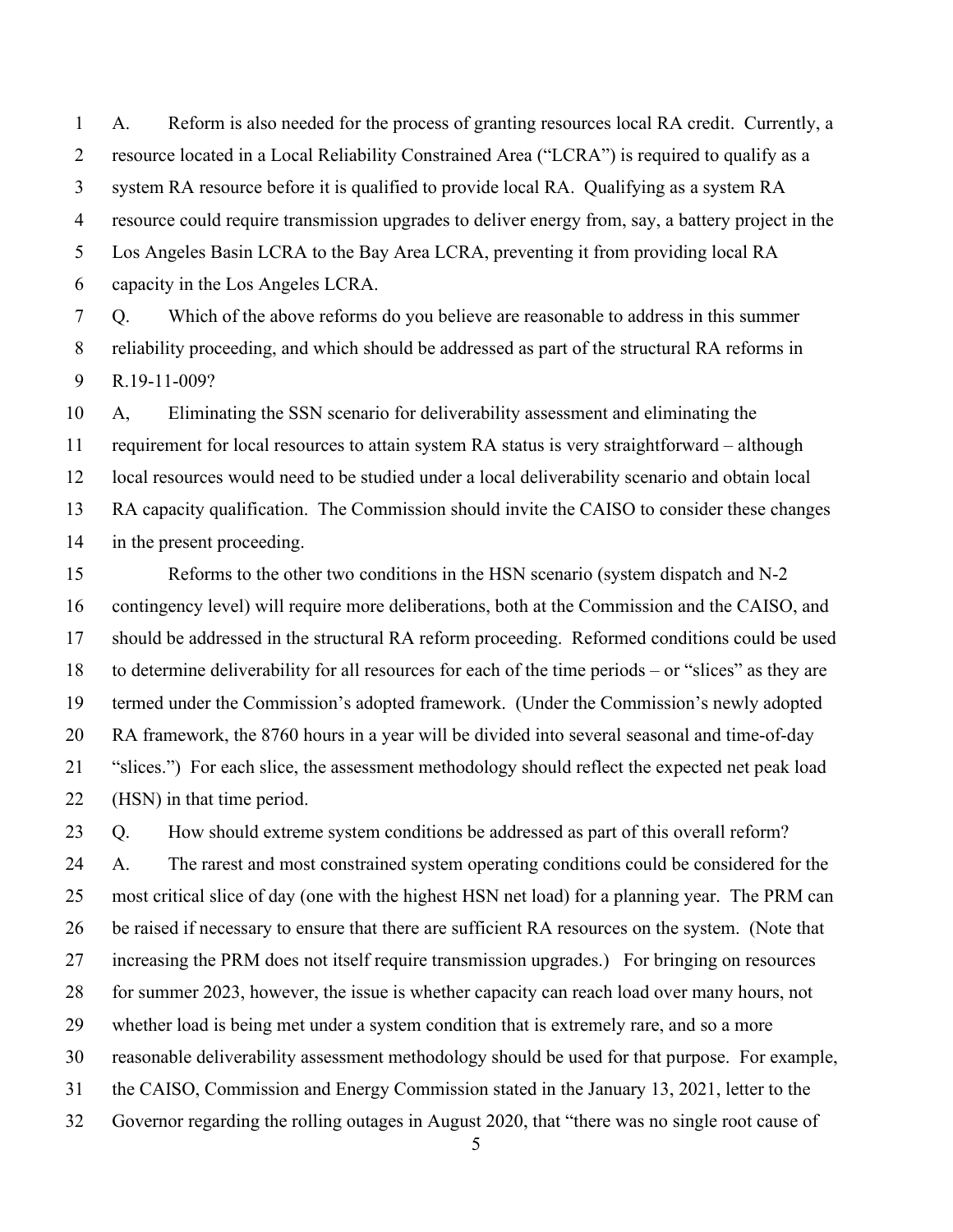the August outages, but rather, […] the three major causal factors contributing to the outages were related to extreme weather conditions, resource adequacy and planning processes, and market practices." There was no N-2 condition, unusual dispatch conditions or extensive resource curtailments – basically, there was a shortage of resources available in the evening hours which has rapidly become the most critical period for resource adequacy and should be studied via a relevant slice-of-day deliverability assessment. The bottom line is this: removing unreasonable criteria in the deliverability assessment methodology will help to add resources to the grid, which will help meet load.

 Q. What would need to occur to realize the immediate measures that you recommend and to enable resources to come online by summer 2023?

 A. The Commission should direct Energy Division, in partnership with the CAISO, to commence stakeholder workshops under the Summer Reliability proceeding to develop the immediate reform measures for assessing deliverability and to qualify for the RA program. The Commission should then request the CAISO to revise the current deliverability assessment methodology accordingly. These steps should be accomplished by Q1 2022, which would allow sufficient time for the CAISO to recalculate deliverability immediately for all queued as well as operating resources with PCDS and Energy-Only ("EO") status, by Q3 2022. The new methodology will "free up" deliverability capacity from existing FCDS projects which can be awarded to EO, PCDS and queued projects with imminent commercial operation dates. (Because the CAISO's deliverability methodology is not defined in its tariff in any detail, CAISO may not need to seek a major tariff change at FERC.) Those projects awarded FCDS status and that are in advanced stages of development (e.g., with site permitting in place) will thus have approximately a year to complete their development and come online by summer 2023. Q. Do you have a sense of how much capacity could obtain deliverability status under the assumptions you describe?

 A. Generally, most resources in areas of the grid that are strong would likely pass the new deliverability test that I recommend. In fact, each of the two reforms alone should free up a substantial amount of deliverability capacity and, as a result, RA capacity. Specifically, all or a portion of the more than 1,700 MW currently in the CAISO queue with EO status and more than 3,000 MW with PCDS that have commercial operation dates prior to Summer of 2023 could pass the new test, and potentially offer RA capacity by summer of 2023. In addition, there are